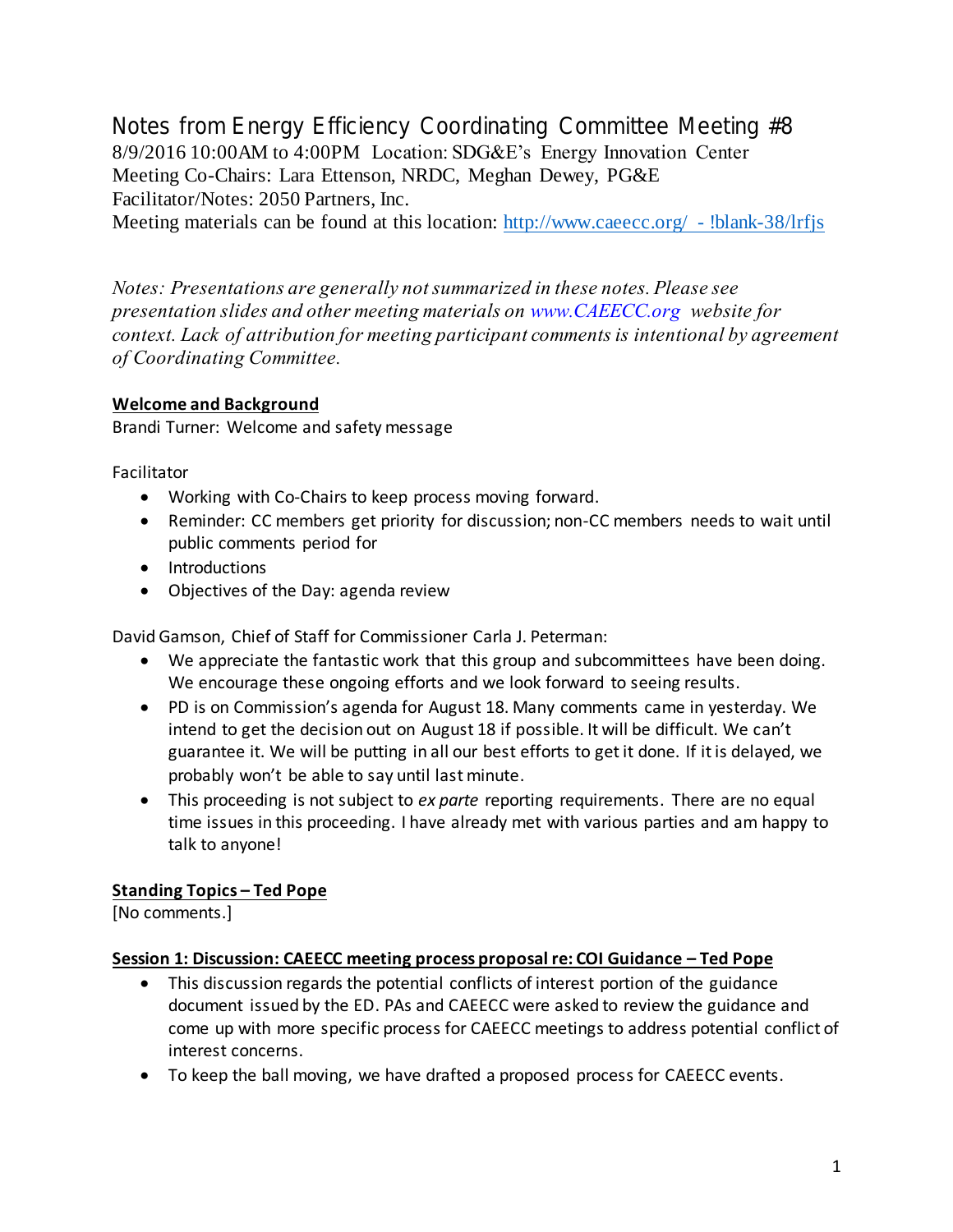- Hazlyn made it clear at last CC meeting that there would be no retroactive blocking of participants in this process from later submitting bids for work. Until we get a specific process in place, participants should not worry about being blocked later from bidding for work.
- We expect PA legal teams will provide legal construct and CAEECC leadership will propose the more tactical process for running meetings.
- We want to discuss generally if this draft proposal meets people's expectations or if we are missing things. Then we will send to legal teams for review.
- Philosophically, our process should be inclusive to allow anyone to weigh in and participate. If there is any situation where conflict could arise, by definition it should not be a CAEECC event.
- See [Draft COI Guidance Response](http://media.wix.com/ugd/0c9650_a4db761fd0e64a759b824549a1eaf435.pdf)
- This proposal is entirely limited to CAEECC events. The Guidance does not address conversations or interactions occurring outside of CAEECC sponsored meetings and events. In the context of CAEECC events, implementers should not get a unique competitive opportunity and we do not want to create an environment that is conducive to improper influencing of PAs.
- The focus of the conflict of interest guidance is on the smaller standing and *ad hoc* working groups. CAEECC meetings are not really a concern. Subcommittee meetings are not as concerning.

Comment: I would propose a quorum requirement for PAs. Two PAs is not sufficient. Response: I made the number small to accommodate small working groups.

Comment: I think there is a difference if we are taking votes. If not voting, then quorum could be smaller. Are these rules intended to apply to subcommittees as well? Response: Yes. We are looking for rules that address subcommittees and small working groups. This is why quorum requirements might not work.

Comment: You may want to add that meeting location needs to be publicly accessible by public, generally, either in person or by telephone.

Comment: Regarding rule no. 11 (counter-party performance), this seems to be too broad. As drafted, this may pose a challenge for community choice aggregators if they want to bid for certain programs.

Response: The ED wants to avoid endorsements as well as negative feedback. Comment: May be an issue if CCA wants to bid for as implementer later.

Comment: I would also assume if there were an evaluation for a program with only one contractor, you could still discuss the evaluation. We need to be able to discuss evaluations. I like this approach. Thank you for working on it.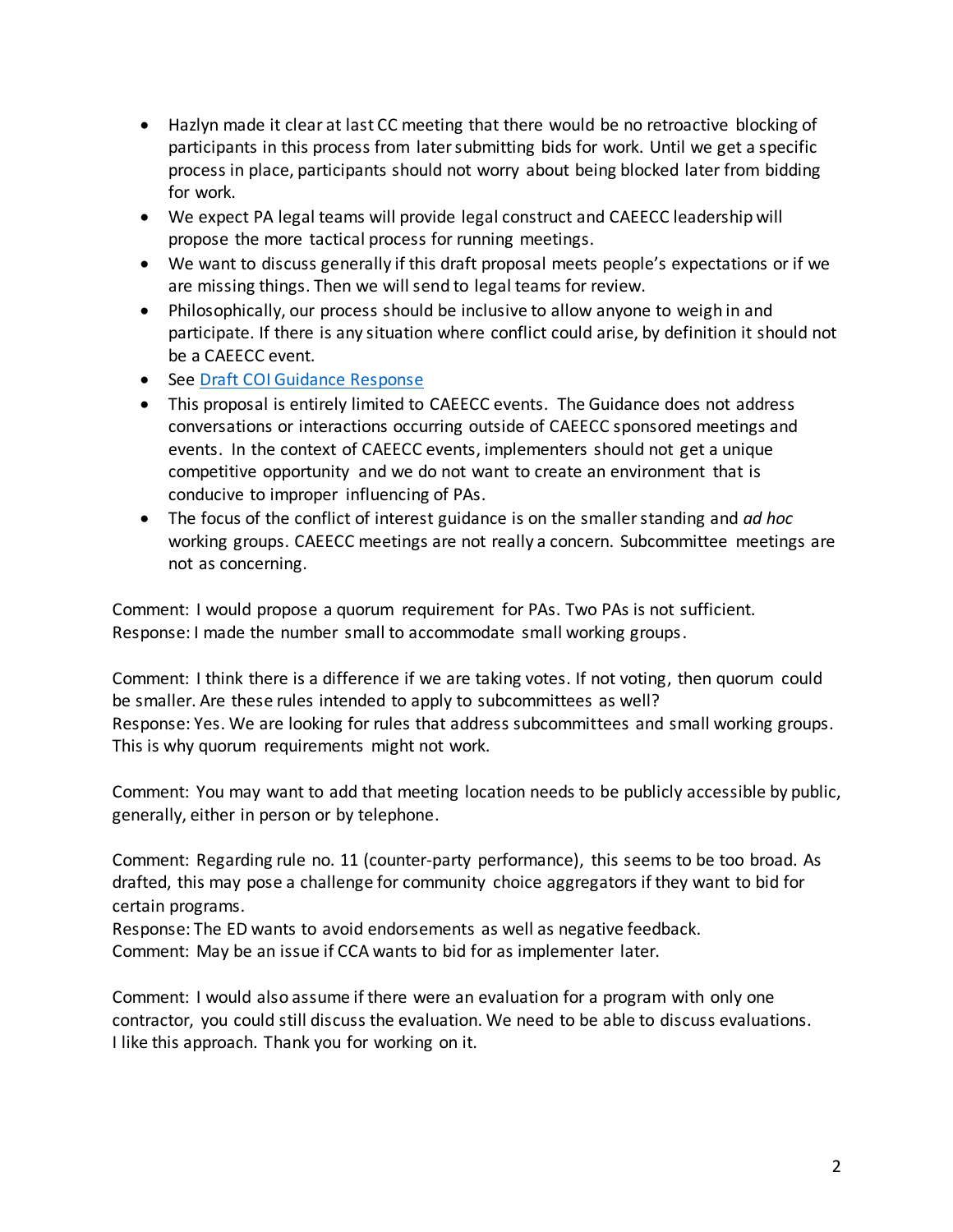Comment: With regard to Implementation Plan process, if all these requirements are met, would it be okay for implementers to sit in room and discuss?

Response: We want to be reasonable. If this proposal were approved by ED and PAs, then we will assume at some point that we can move forward with discussions as long as they follow the rules.

Comment: Be careful in going back and forth between "implementers" and "counter-parties."

Co-Chair: I inserted the Reviewer Note on p.5 of the document. I want to raise the issue of whether there is still a need for peer review groups to review potentially sensitive financial and proprietary information. What is line for what we can talk about in public?

Comment: We need to find balance between PAs and non-PAs. We need language to allow for more balance in these meetings, but not sure how to do that because it's challenging to have many non-PAs in subcommittees . There would be a benefit to including more non-PA/nonimplementers in the room for discussions than what you proposed.

Comment: You think this would apply to *ad hoc* groups? What prevents people from getting together to discuss things that they would like CAEECC to discuss? I think this needs to include something about CAEECC endorsement of the specific *ad hoc* group. Response: If it doesn't meet the COI description of a CAEECC meeting, it's not a CAEECC sponsored event. People can speak to one another, it would then have to come to the CAEECC for a formal review of an issue.

Comment: There are a lot of discussions about outsourcing. Have we considered outsourcing as part of the discussion of what is sensitive? Levels are not the same between Statewide and small local contracts. Could change the allowed participation level based on level of contract importance. Also, the level of detail in our conversations about scoping the work, could be at a higher level of detail, which implies a lesser risk of COI.

Comment: I am not quite understanding. If you outsource implementation activity statewide, if this were adopted, discussion about the statewide program would be okay.

Response: I just want to make sure that is what we are saying. There is a lot of discussion about outsourcing so we may need to revise plan to be more specific.

Comment: Under current proposal, we would be able to talk about a lot of those things if we meet criteria.

Facilitator: This proposal is just to get the ball moving.

#### Public comments?

Comment: I have a question about timing. What is process to get PA legal teams to review and when might the ED see a draft?

Response: Hope is for sooner rather than later. We would like legal counsel to set up a meeting for review. Probably won't be resolved until end of September.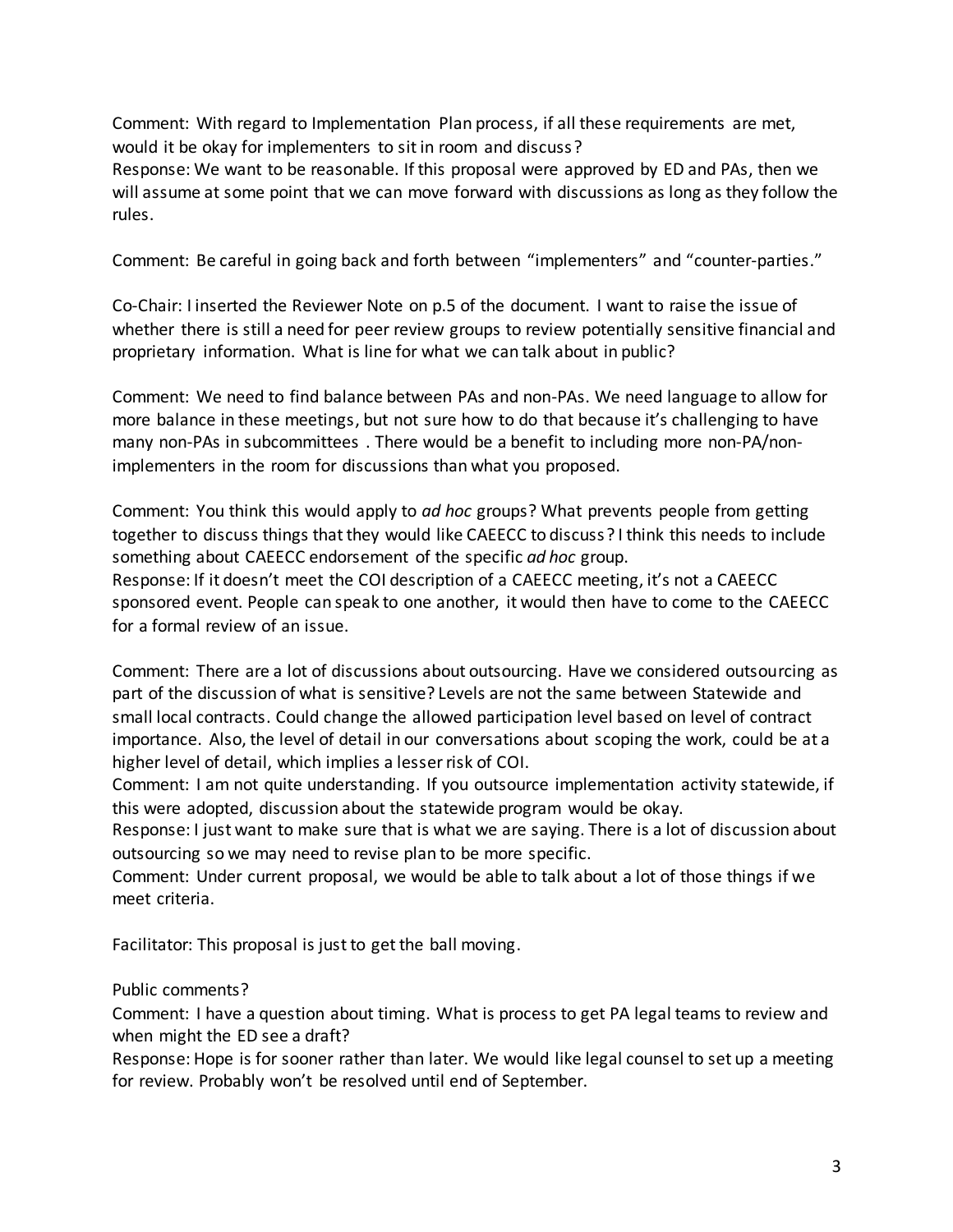Comment: Can we ask legal team to bring copy of response to our next meeting? Response: We can aim for that.

Comment: I think we have seen some concern about outsourcing as being sensitive. If someone from a PA now wants to become an implementer, will they be prohibited from participating in CAEECC process, or will they be prohibited from doing so since if they already participated in this process?

Response: That is a broad question. We will make a note of it.

# **Session 2: Discussion: Revised, proposed Business Plan Development & Review Schedule – Ted Pope**

- Proposed revised time frame was provided in Constant Contact message sent to everyone. We discussed the prior schedule at our July 13 CC meeting and we had a pretty clear course of action. With further delay in requirement for filing BPs, we have extended deadlines for the new schedule.
- Review o[f Updated Proposal for Business Plan Development and Review Schedule.](http://media.wix.com/ugd/0c9650_3b76169d8d6c4d6ab2bc8946d58e281b.pdf)
- Proposed revised schedule offers stretched opportunity for stakeholders to review and for PAs to respond to comments.

Comment: MCE is supportive of stretching stakeholder review and schedule as it is laid out. While this is happening, PAs are also discussing consistency so BPs are easier to review and evaluate. It may be difficult to get full drafts ready by October based on these ongoing discussions. Ongoing discussions among PAs will mostly affect format and form of BPs, but could have substantive impact as well.

Comment: We are seeing two passes on comments. I'd like to know why two passes for comments? What is the difference?

Response: Introductory chapters is where we expect PAs to address policy comments and other issues we have discussed among CAEECC. You won't see those until final drafts. We have bounced these issues around. There are still some outstanding issues that may not be locked down by October. It seemed like a decent compromise so you will get a draft that includes most of substance earlier. We also want to require comments in enough time for PAs to address.

Comment: I would think that because 3/4 level draft is so substantive, we maybe should allow more time for this. If I was writing BP, I'd probably want more time to write the chapters. Response: If you back up deadlines, then you compress on the backend.

Comment: Expectation that ¾ draft will include five market sectors, but there is a separate chapter for cross-cutting which would not come until November 21? That makes it not so great from a reviewing standpoint. I don't want to provide PAs with so many comments in November and then have to do it again. I'd rather see all chapters – including cross-cutting – up front. Otherwise, we have to keep reviewing plans and providing substantive comments multiple times.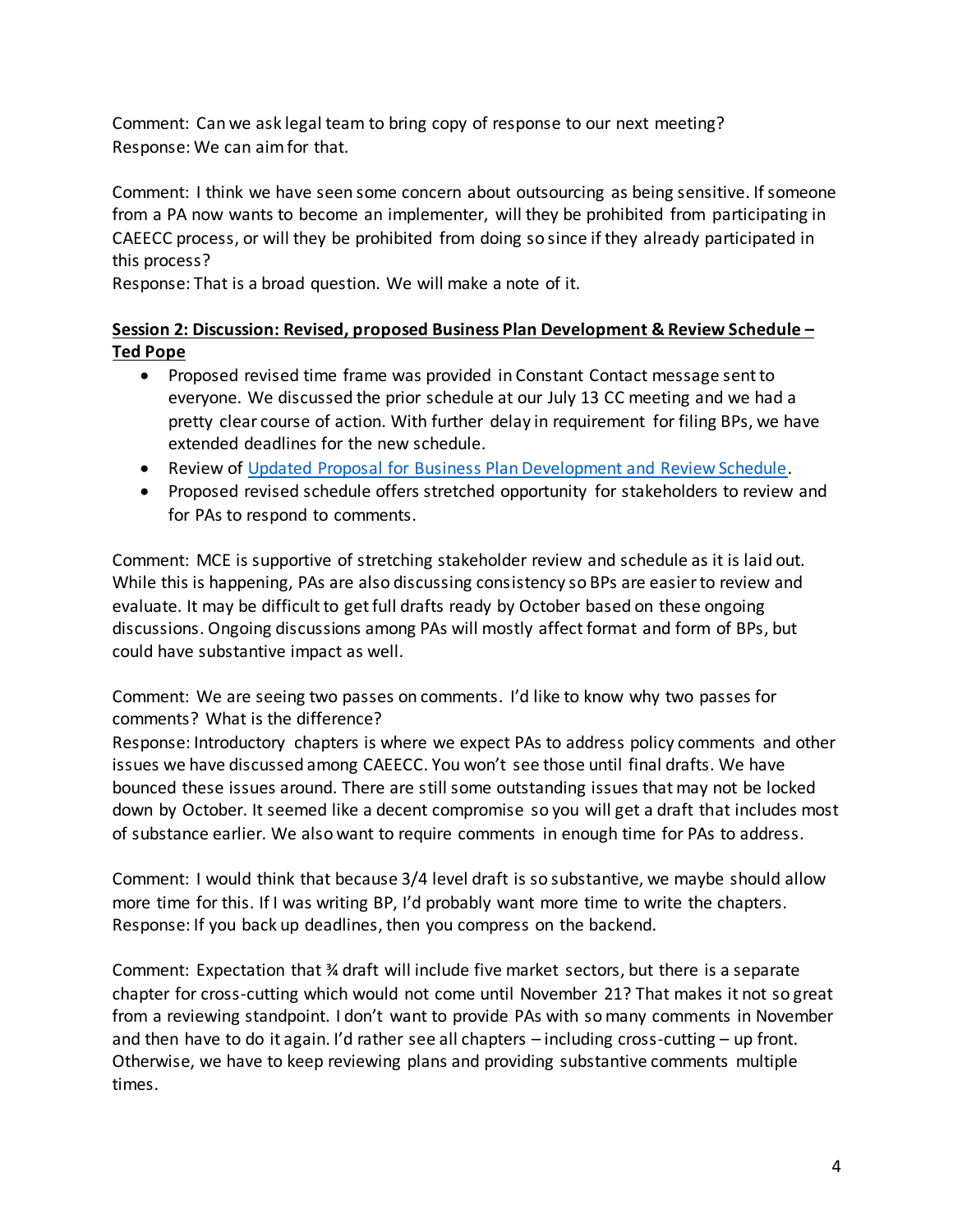Comment (from PA): I agree with comment about waiting for review towards the end. I favor turning in whole draft on November 21, then webinar, and last day for stakeholder input on December 7.

Response: There is a benefit to a live conversation. PAs might be able to review most of written comments and then conversation may clear up any confusion. Hopefully most of issues will be nailed in October review.

Comment: Webinar will be short? PAs will participate and just those who have questions? I see benefit of webinar if stakeholders want clarification on what PAs have written. A small amount of time dedicated to cleanup could be helpful. Then full blown comments on December 7 (between December 1 and December 7)? Response: Correct.

Comment: As I recall from the last meeting, members wanted to see something to review. At this point, we just want to see something to review. This just keeps getting pushed forward. We want to see something to review.

Comment: For written comments and input, will this all go into the matrix? If so, will it be possible to include links?

Response: We can talk about that when we get to how we are responding to feedback.

Comment: Is there an expectation that Commission will provide another outline for BP? In proposed decision, there were several references, "PAs could include this in the BP …" Co-Chair Response: I have combined all the different guidance in one document which is posted on CAEECC website. (See [NRDC Compilation of CPUC Business Plan Guidance and PA Consensus](http://media.wix.com/ugd/0c9650_7303ec4042be401f8224a48b15e446dd.pdf)  [Outline\)](http://media.wix.com/ugd/0c9650_7303ec4042be401f8224a48b15e446dd.pdf). I will add a new color and include those references.

David Gamson: If PD is voted out on August 18, will it be difficult to get final BPs on January 15? Response (from PA): We should be able to get it done by January 15. There are other complications (proposal to go to net goals, avoided costs, and doubling targets with SB 350) so we might be required to update BPs very shortly after we file them. We may have to do this all again very soon.

David Gamson: Will it be difficult to achieve final BPs with input from everyone by January 15 if Commission issues final decision on August 18?

Comment: Please don't delay any further. We've had a lot of discussion and we need to get these out.

David Gamson: I hear desire for complete and robust product but we don't want any further delay.

Co-Chair: We have had 2 passes for comments. Is there appetite if we have drafts that split the difference – more robust draft before November 1 but no 3/4 draft? The farther we push this out, the less time we have to try to work on meeting in the middle on outstanding differences. We are hoping to solidify schedule today.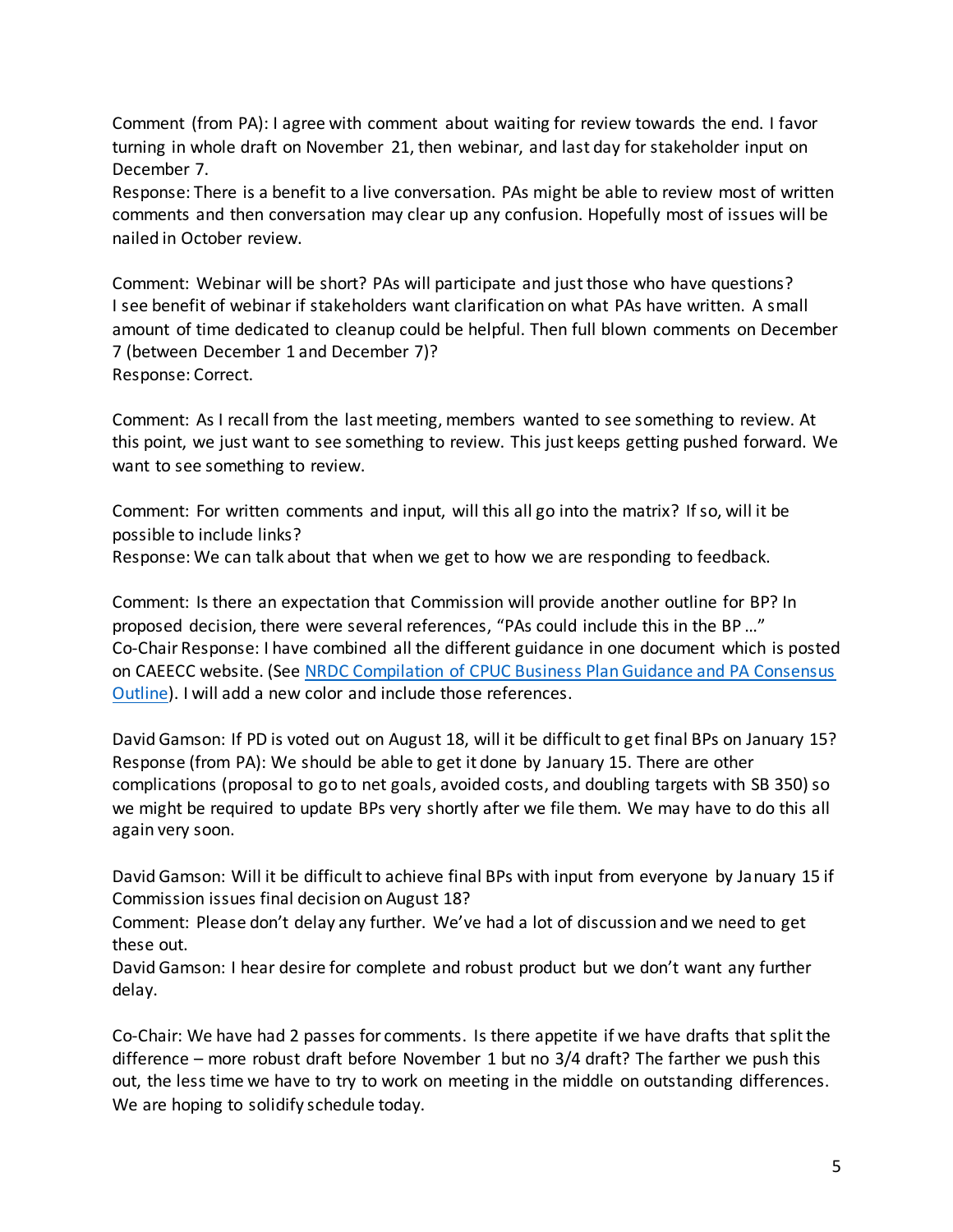Facilitator: Proposals on the table to include the cross-cutting chapter in initial or more robust draft a little later.

Comment: For small program administrators, this is all new and getting this all together will be difficult. I'm just thinking of small PAs who don't have large writing teams. It might be nice to give them more time to get drafts BPs together.

Facilitator: If people don't bother to comment on  $\frac{3}{4}$  drafts and then slam PAs with comments after final drafts, there is a risk that PAs will not be able to respond to all comments.

Comment (from PA): I'm interested in suggestion for more time for more complete draft. Having one draft would help PAs with more time to incorporate feedback. Comment: I'd like to see big picture earlier on so we can give PAs better feedback earlier on.

Co-Chair: We expected October meetings would be Q&A discussion format, not PA presentations, assuming everyone will have had time to read drafts and discuss. Not written comments at that time. We need to move on. We will table and circle back later today on the schedule.

#### **Session 3: Discussion: Fall topic schedule, including PD Assignments – Ted Pope**

- We want input from CC members about what are we talking about in CC meetings during the fall.
- Review [Draft Plan and Schedule for Fall CC Meetings.](http://media.wix.com/ugd/0c9650_ec50ab7da41f4f2c956ff624930c39af.pdf)
- Next meeting: September 21, 9:00am 5:30pm at ABAG. Discussing voluntary single chapter drafts. No presentations of BP chapters. Format will be Q&A, probably by chapter. Will also discuss allocation of assignment of lead on statewide process and characterization of statewide programs.

Co-Chair: I don't have a grasp about how the statewide assignment will be done. It would be helpful to get some information about how these discussions among PAs have been going.

Co-Chair Comment: Also, with regard to third party, decision asks how PAs will transition from now to 2020. I'd like to hear about that on September 21.

Comment: I also suggest adding local government programs – from PD – to statewide list of topics. PAs should discuss the proposal submitted by LGSEC in the comments filed Friday.

Comment: What is "firming up characterization of statewide programs" and why would CC discuss?

Facilitator: Maybe I should not have included on this list. We will address later today. If flexibility is granted in Final Decision, this issue may go off the schedule.

Comment: It seems premature to include on agenda for future meetings issues that have not yet been taken up by the Commission at this point.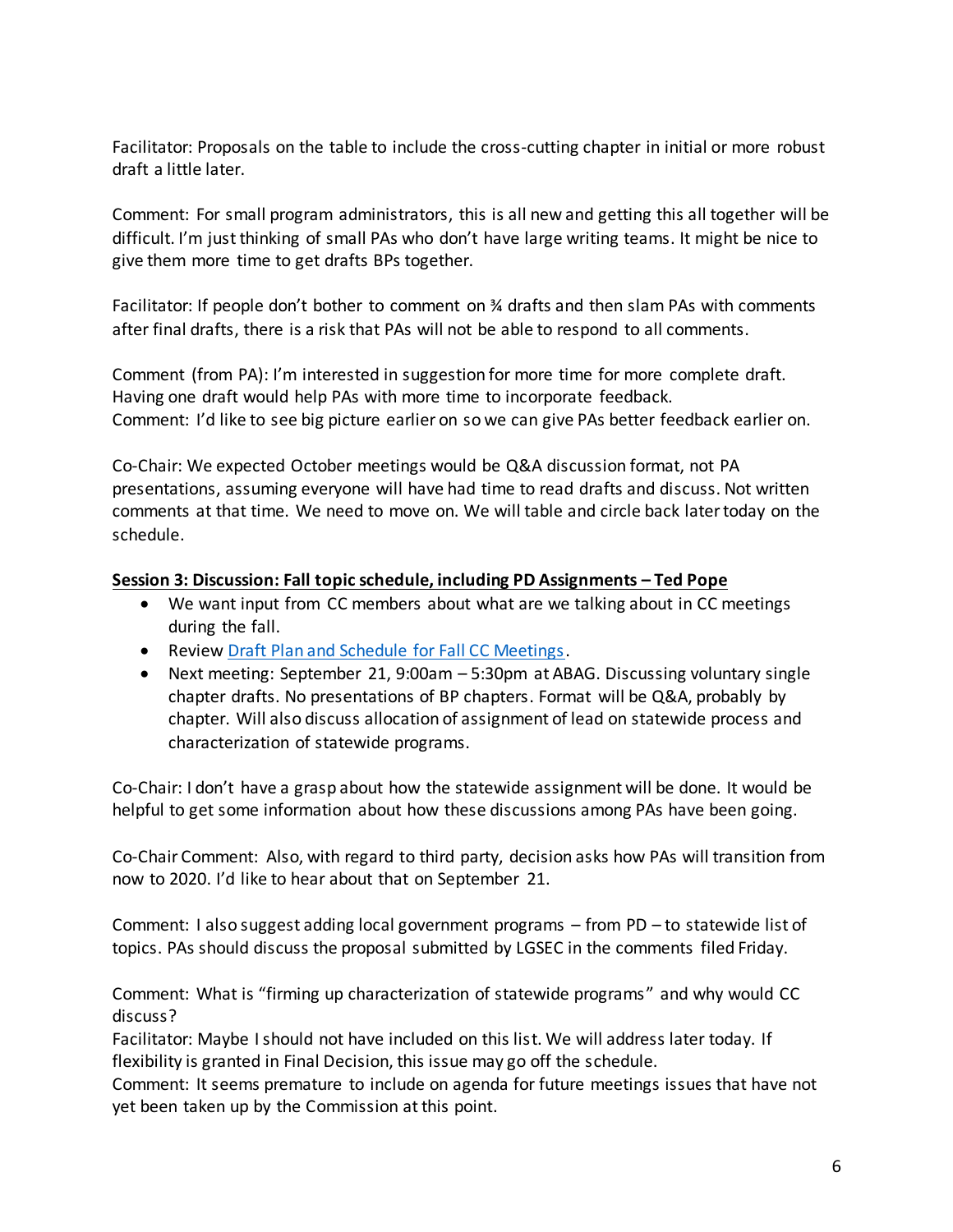Facilitator: Focus of 9/21 meeting will be statewide and some longer range planning for third party. We may be re-evaluating schedule for October meeting after lunch. Issues for October meeting: maybe carryover on third party issue and maybe something from Final Decision that is relevant to BPs; also scope and format of annualized performance report in addition to metrics. Issues should not be limited to PD. If anyone has other issues, please raise them. We are working on location for November meeting. This is a good time to lock down CAEECC foundational documents including charter and will also discuss Comparison Document (record of all issues raised through this process).

Co-Chair: We have discussed including a CAEECC "cover letter" addressing unresolved policy issues. Intent of "cover letter" is to summarize outstanding unresolved policy issues.

Facilitator: We will also discuss how we are going to address Implementation Plan process in November. In December, we will continue to discuss IP process and resolve CAEECC Comparison Document and cover letter. Any issues we haven't addressed? [No comments.]

[Lunch]

Facilitator: I understand PAs generally prefer keeping with the current proposed schedule for BP drafts.

Comment: Who makes this decision about the schedule? Response: We aren't voting but this discussion is for CC members.

Co-Chair: We are circling back on this issue but not enough CC members yet in the room. We want to reach consensus about schedule. PAs need enough time to do the work. Stakeholders need enough time to review and provide feedback.

Facilitator: We'll hold off until later today to work on this.

#### **Session 4: Report Out: PA Progress on Metrics – Shahana Samiullah**

Facilitator: A key element to BPs is metrics and goals for metrics. PAs have been working to try to come up with consistent framework for metrics so BPs are easier to review. ED is looking for a consistent framework for metrics. Goals, however, may be different. Grounded Research presented conceptual framework at prior meetings. No specific metrics have been proposed yet. ED has internal staff meeting to address metrics later this month. We can provide feedback for ED before the meeting.

See [Metric Framework Presentation.](http://media.wix.com/ugd/0c9650_ed41b2f6c4c94a30b2e6a857a1a23677.pdf)

Comment: regarding Slide 7, it looks like you have three sector strategies, and each has a sector level sector strategy metric. Is this, "If you do all three of these things, you will get to ZNE," or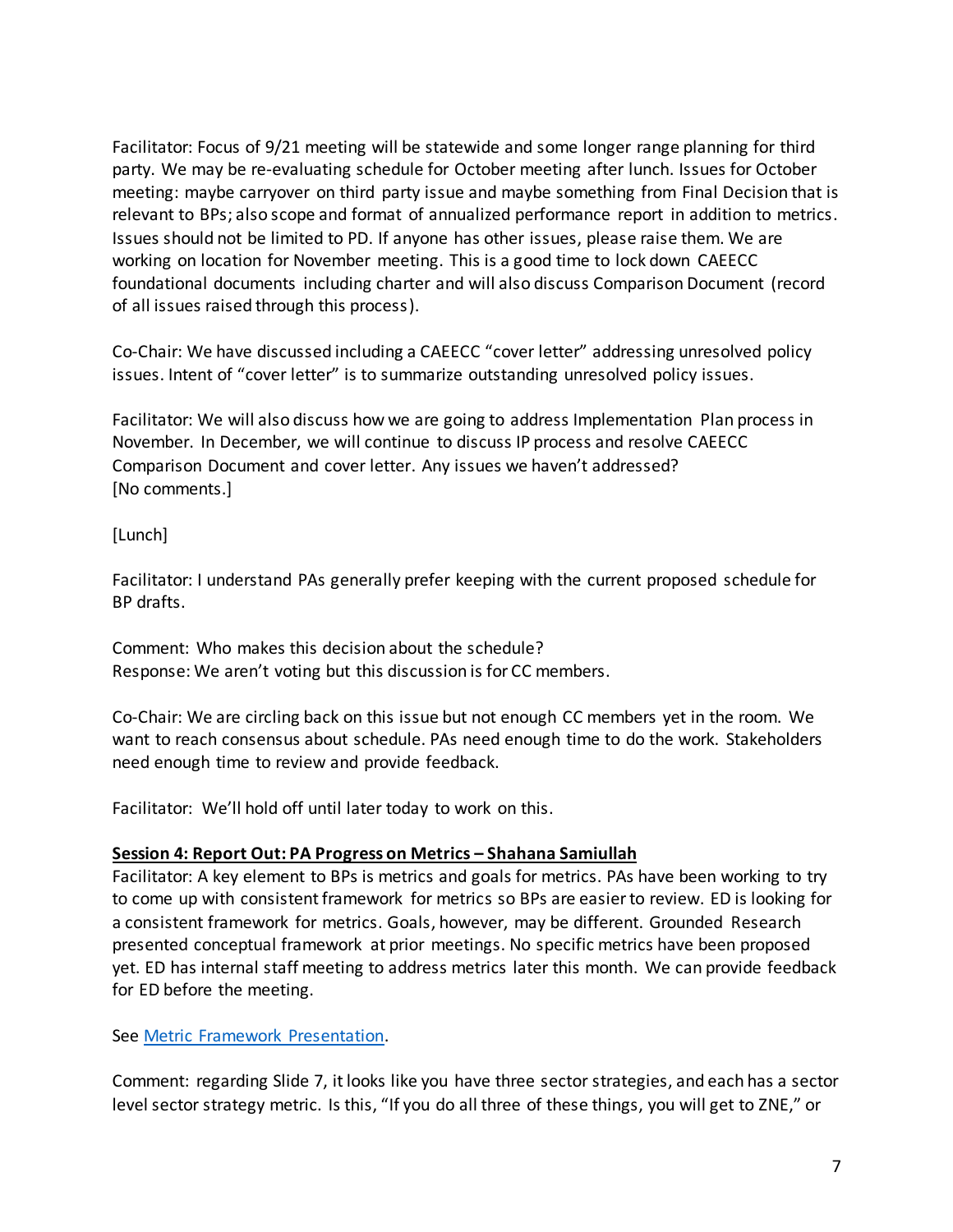"Here are three different ways to measure if you are on track to measure whether you are on track to reach ZNE goal"? I was concerned that there would be one singular metric, and stakeholders wouldn't be able to understand whether PAs are meeting their targets. Response: Correct.

Comment: Will there be metrics for each strategy in each sector? Debate: one metric for each sector level strategy versus breaking down each sector. Example: 100% ZNE; Slide 7 shows that you have three strategies and metrics for each strategy. Response: Yes. This is a hypothetical example.

Comment: Strategy is marketing, programming, etc.

Comment (from PA): We are talking about measuring specific strategies to determine if we are achieving goals. There will be multiple strategies at play. At what level are we expected to measure? What we are expected to include in BP?

Facilitator: This is just the high level BP metrics.

Comment (from PA): You can change your strategies. Lower level strategies will be in Implementation Plans with their own metrics.

Comment: Another way to look at this, if you are looking at three different effects and they each have targets, and if you are doing better with different targets, then you can tell which strategies are doing better.

Facilitator: Regarding Slide 3, lesson learned and continuous monitoring. Will all metrics proposed by PAs require continuous monitoring? Outcome versus output – only measure outcome periodically.

Response: A good example for continuous monitoring is Energy Star brand awareness. This has been going for years. We have done continuous monitoring of awareness by consumers. We were able to see over past 15 years a progression of Energy Star awareness in the market. We need to pick metrics at sector level (not program level) that are conducive to monitoring year after year.

ED Comment: We are in new framework with regard to EE Strategic Plan. I can't guarantee that you should look at the old framework. Most updated version of plan is 2011. I am cautious about how strongly that directive is developing.

Response: My presentation is about how at the BP level, we need to be clearly connected to Strategic Plan, whatever version we are in. "Market effect" is desired market effect that ties to objective and hence the goals.

ED Comment: Taking metrics out, I am concerned about the three different approaches to reach one objective. I want consistent metrics so when a PA reports out, ED staff knows what you are talking about. There has to be a clear link to what you are saying in BP, to respond to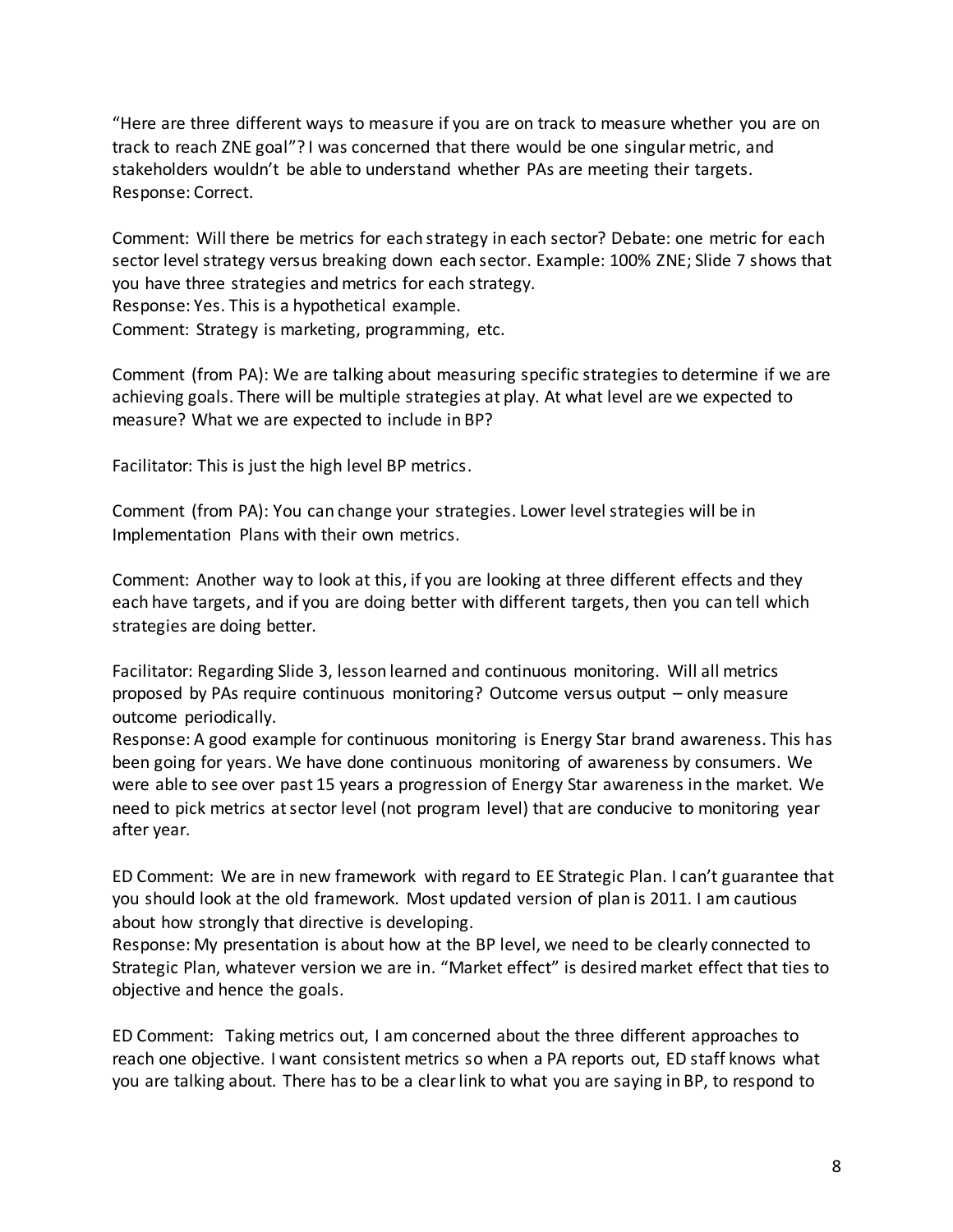what you are doing with your programs. The way we test whether approaches are successful, will be based on what you report out.

Response: Those program level metrics need to be clearly linked to sector strategies in BP. We need to come to agreement about metrics for BPs. IP metrics need to be clearly tied to BP metrics.

ED Comment: Specific metrics at high level may shift based on needs. We may need to have follow up conversation based on what we discuss in our meeting. Response: This discussion was trying to outline commonalities. What is needed at sector level, and what will be pushed off to program design and implementation

Comment: With regard to Slide 7, I don't see this as three different approaches, but rather three that are nested together. I see them as working together and logical. When you are setting goals, the real target is for what? Countered with: how much solar is being used to get there? Is there an actual calculation we are trying to get to? Facilitator: Seems like we need to see BPs first.

Comment (from PA): Responding to ED comment regarding meeting with PAs, I would encourage that all PAs be part of the conversation so that we are all involved and not just represented by one party.

Further comment: BPs are implemented by PAs. It doesn't matter which PA is involved. Strategies always need to be working toward goals. Strategies can be changed. Metrics are supposed to be telling us if we are achieving ultimate goals of BP. Metrics in BPs are different from metrics in IPs. You won't see IP metrics until we submit IPs (not at same time as BPs). Of course the first metrics are savings. If BPs are not trying to achieve savings, then we need to be re-thinking what we are doing. We still need to measure savings. We need to decide on a level of metrics for BPs and level of metrics for IPs. We keep going around and around in discussions about this. This is part of the reason why we are not where we should be in developing BPs. You need to see BP, figure out our objective, and then you can determine if the metrics make sense and are sufficient to evaluate BPs.

Facilitator: Sounds like there has been evolution from last meeting and still work to do. Co-Chair: What are expectations for going forward? Facilitator: Where are PAs in terms of timing and next steps?

Comment: Strategic policy indicators are those indicators which show progress toward a specific policy; high level at strategic policy level. MTIs are specific to market transformation objectives; they can correspond to indicators that show progress toward market transformation, but may not have one-to-one relationship with programs.

Co-Chair: Sounds like we have two approaches. Is that correct? Do we need to merge these two approaches?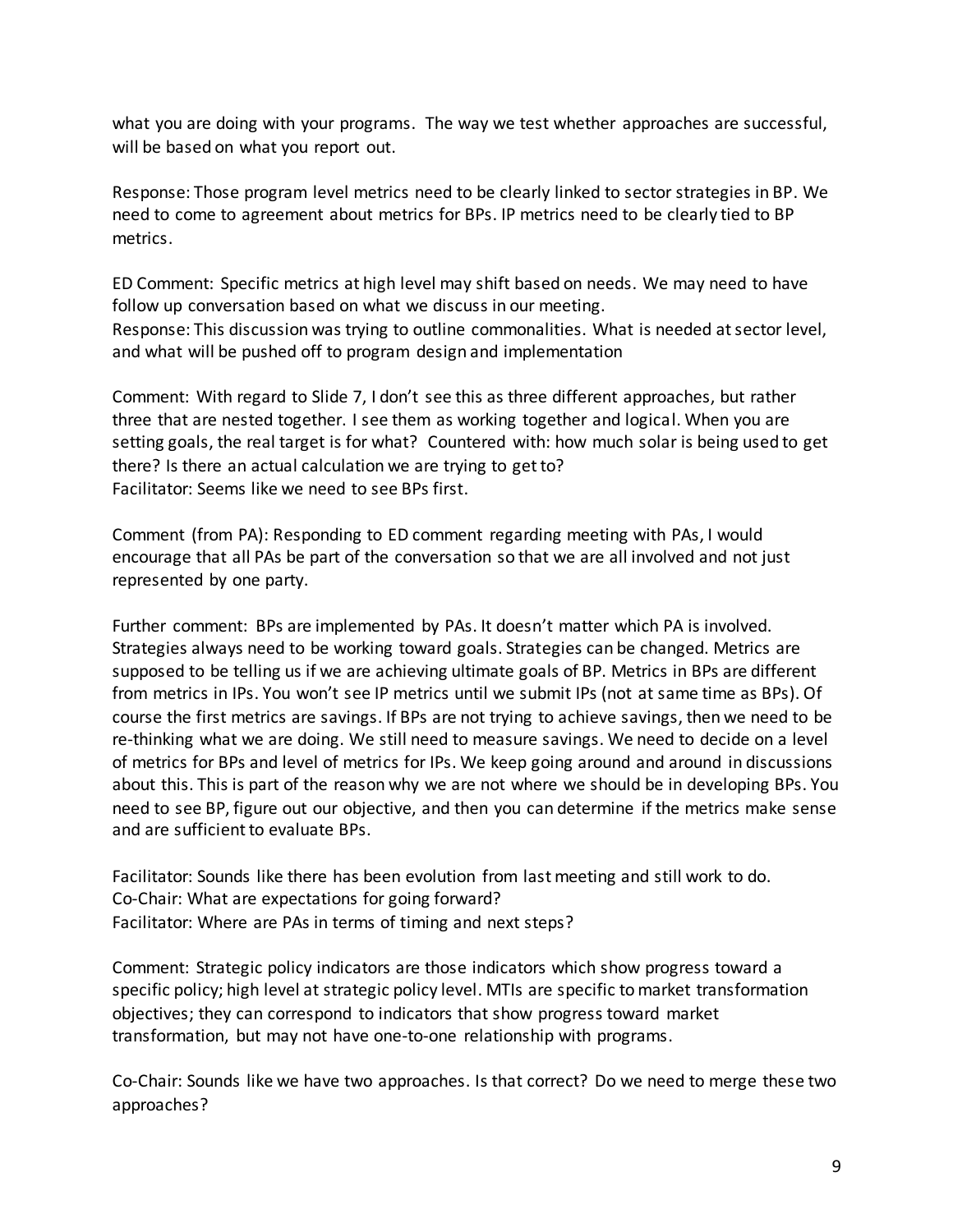Facilitator: I'm not convinced everyone is clear on the two approaches.

Comment (from PA): No, there are not two approaches. The approach posited by Grounded Research is at strategy level. The issue now is level of detail for metrics.

Comment: Strategies can be at different levels. Both need to be integrated together. High, sector level metrics are needed for BPs. Program/strategy level metrics are required for Implementation Plans.

Facilitator: We need to be clear on terms we are using. There is a different between market effect and program level strategies.

Comment: BPs will include metrics for market effect at sector level.

Comment: Intervention strategy is the same as implementation strategy. What is confusing is what is an implementation strategy? Where do programs fit in this structure? There are 12 programs, and then there are subprograms and implementation strategies for all of those.

Facilitator: Implementation strategy is what you do in a specific program, whereas intervention strategies are high level strategies. We need to lock down our definitions or abandon words that create confusion and choose new ones or it will be hard to complete this conversation.

Comment: My understanding is that "intervention strategies" are high level for BPs. "Tactics" are relevant to IPs, which will have their own metrics. Tactics are more granular piece of IP.

Comment (from PA): That is how I understood the current disagreement we're having. Do we measure desired market effect or do we measure the intervention strategies? We need Commission staff to help us understand what level of granularity it wants.

Facilitator: That is a clear explanation of the two perspectives. As a point of caution, however, I'm not sure that one is always more granular than the other.

Comment (from PA): There is an expectation of two levels of strategies. First layer is higher level for BPs. We're talking about sectors as a whole. Second expectation is at IP level; will be more detailed. When trying to figure out where we need to be, there will be two levels of metrics. For BPs, the issue is how are we performing relative to Strategic Plan for each sector. ZNE is an objective and strategy in Strategic Plan.

Facilitator: If any non-PA members feel strongly about this issue, please speak up now. Otherwise, we encourage PAs to work further on metrics. Then issue falls to ED to stipulate how it should be done. Progress has been made. Any non-PA comments?

[No comments.]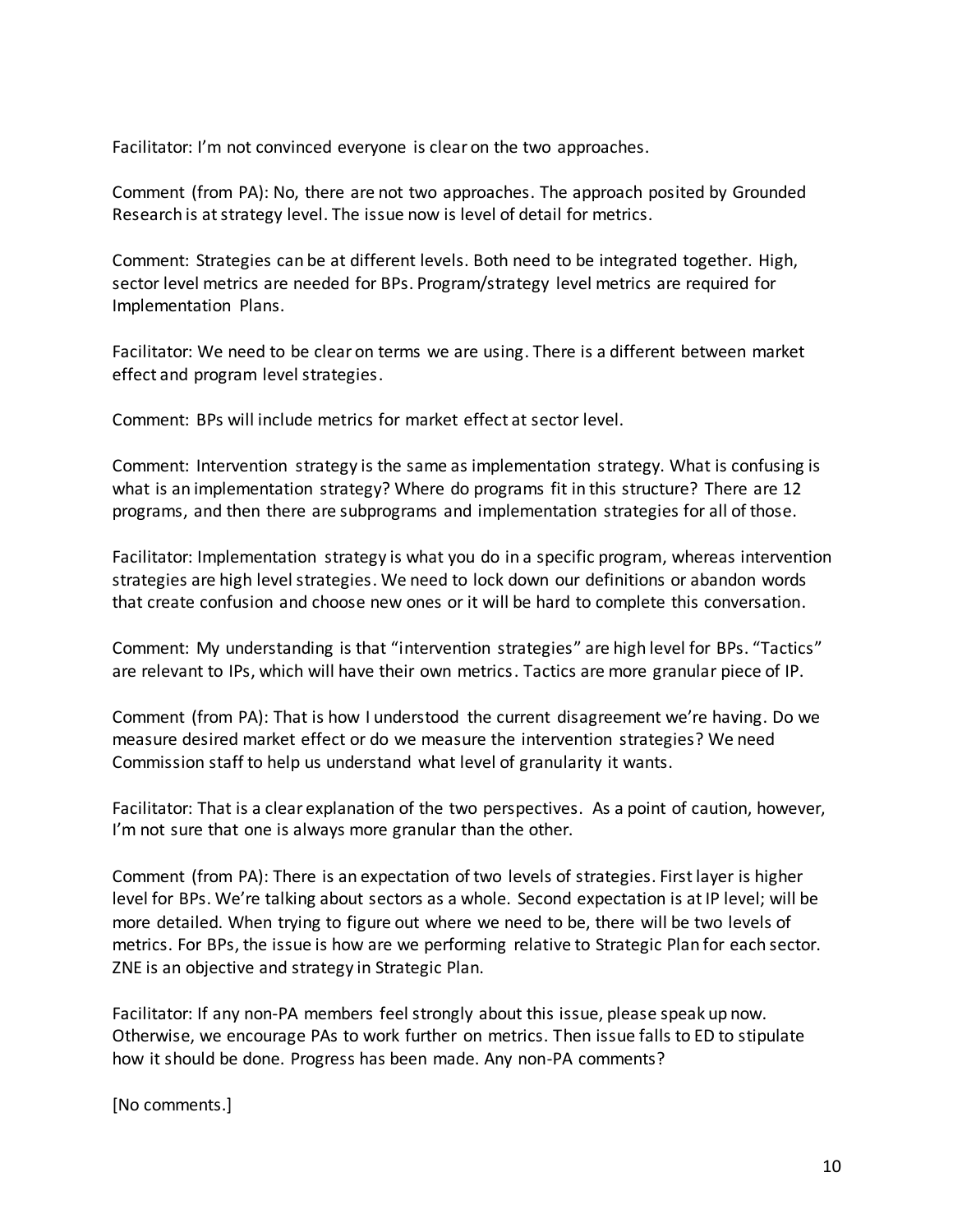### **Session 6: Updating/revising the current behavioral definition – Meghan Dewey**

See [PG&E proposal regarding Draft Behavioral Definition](http://media.wix.com/ugd/0c9650_6f8af93a75df4cb2a22ad7077dfbd80b.pdf) and [PG&E's California Behavioral](http://media.wix.com/ugd/0c9650_45286a28b9294b7da7bb2b8ad9593d0b.pdf)  [Definition: Review and Recommendations](http://media.wix.com/ugd/0c9650_45286a28b9294b7da7bb2b8ad9593d0b.pdf)

PG&E will host a Behavioral Seminar/Workshop in SF on September 29. More details will be provided later.

Comment: SDG&E has provided comments. This is a restrictive definition. Control groups need to be released once you prove something. Control groups are counter-factual. We consciously set aside a group of customers who will not participate so we can watch how the behavior develops. Behavioral program definition was created through legislation. If we are going to change definition, is that affected by legislation?

Comment: I think SB488 expired last year. I need to confirm.

Updated: See [here](http://leginfo.legislature.ca.gov/faces/billNavClient.xhtml?bill_id=200920100SB488) for bill. "(d) This section shall become inoperative on July 1, 2015, and, as of January 1, 2016, is repealed, unless a later enacted statute, that becomes operative on or before January 1, 2016, deletes or extends the dates on which it becomes inoperative and is repealed."

Comment: In PD, when it recommends changes to how behavioral programs are treated, is it correct that there is not an accepted definition? Response: Definition is in place and PAs want to change it.

#### **Session 5: Discussion: Comments and Reply Comments for PD – Ted Pope**

There may be some responses to PD that everyone has consensus on so we could coordinate reply comments. We'd like to see if there is any commonality among CC members on any of the following issues:

- Clarification on effective date of AB 802 rules. What about programs that are already in existence? What are rule sets for grandfathering for customers or programs as a whole?
- Do we want to recommend flexibility in process for assigning which PA will be lead in statewide program?
- Flexibility to assigning program work that may be broken out differently from the hierarchy presented in the PD
- Codes and standards how C&S programs will be treated going forward
- Clarification on Ag and Industrial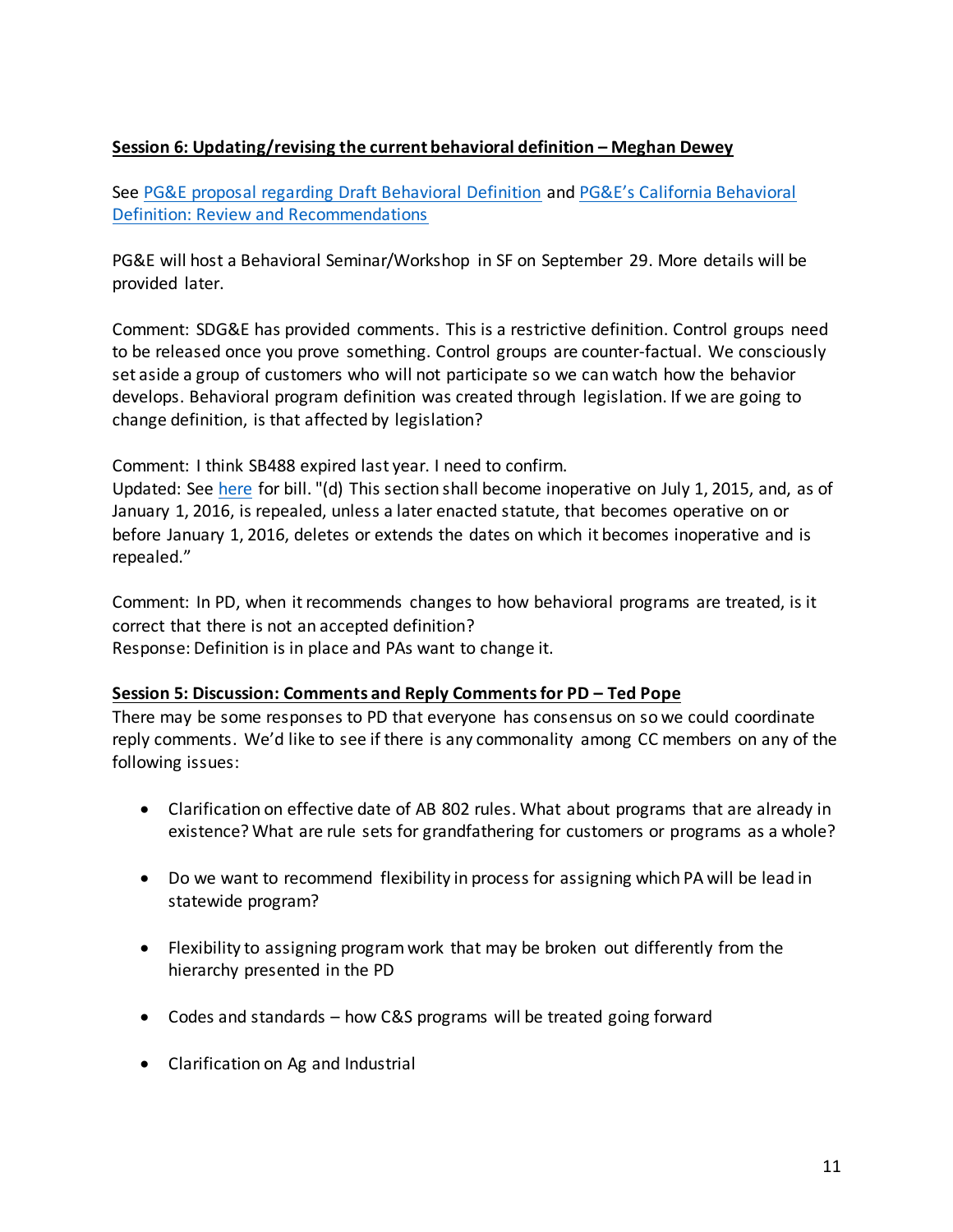Co-Chair: We are not pre-supposing consensus, but want to use this forum to see if there is any consensus.

Comment: NRDC put forward C&S topic. Issue is whether there is some level of overlap between below code and the fact that we have already allocated savings so we don't want to double count them. There are three different buckets:

- 1) C&S credit related to existing buildings for retrofits clearest issue for double credit
- 2) C&S apply to new construction zero below code
- 3) Appliance standards no potential for building upgrade

NRDC proposal: keep credit for new construction and appliance standards. There were probably about 10 comments that agree with this.

Comment (from PA): We suggested something very similar.

Comment: I appreciate the proposal but am concerned about proposal related to appliance standards. Equipment would be available as part of certain energy programs. We could still have a double counting issue. Not sure this proposal solves the problem.

Response: HVAC is preempted by federal standards. Main point is that there are specific things that you can make maybe specifically exempt. If there are other white goods that could be counted as upgrades, we can remove those things that fall in overlap.

Comment: All plug loads could be counted under metered approach. So may need to remove all plug loads from pay for performance.

Response: If there is overlap, we would need to address that.

Comment: How would you do that? Remove plug load from pay for performance programs? Deal with it after?

Response: I think you raise an important point. Maybe it is not that easy, but we can work it out.

Comment: In the absence of a concrete proposal, we can't come to consensus on this issue. Response: Part of discussion is to raise issues and talk more about possibility of consensus.

Comment: Energy Commission thinks Proposed Decision made valid argument in terms of existing baseline in existing building standards. We were okay with proposal that stakeholders go out and get better information. Argument really only applies to existing buildings. We don't think there is a good argument for not counting codes and standards for other instances. There could be a better short term decision about how to deal with this. There are so many people who upgrade with incentive program. We need to continue looking at this.

Comment: We did ask in our comments that there be at least a conscious transition before CAEECC on how existing programs will be transitioned by January 1. Could we at least discuss in CAEECC what plan is for transition to January 1?

Comment (from PA): We assume we get the advice letter approved for implementation by January 1. We want to implement in 2017 but there will be discussion between now and then.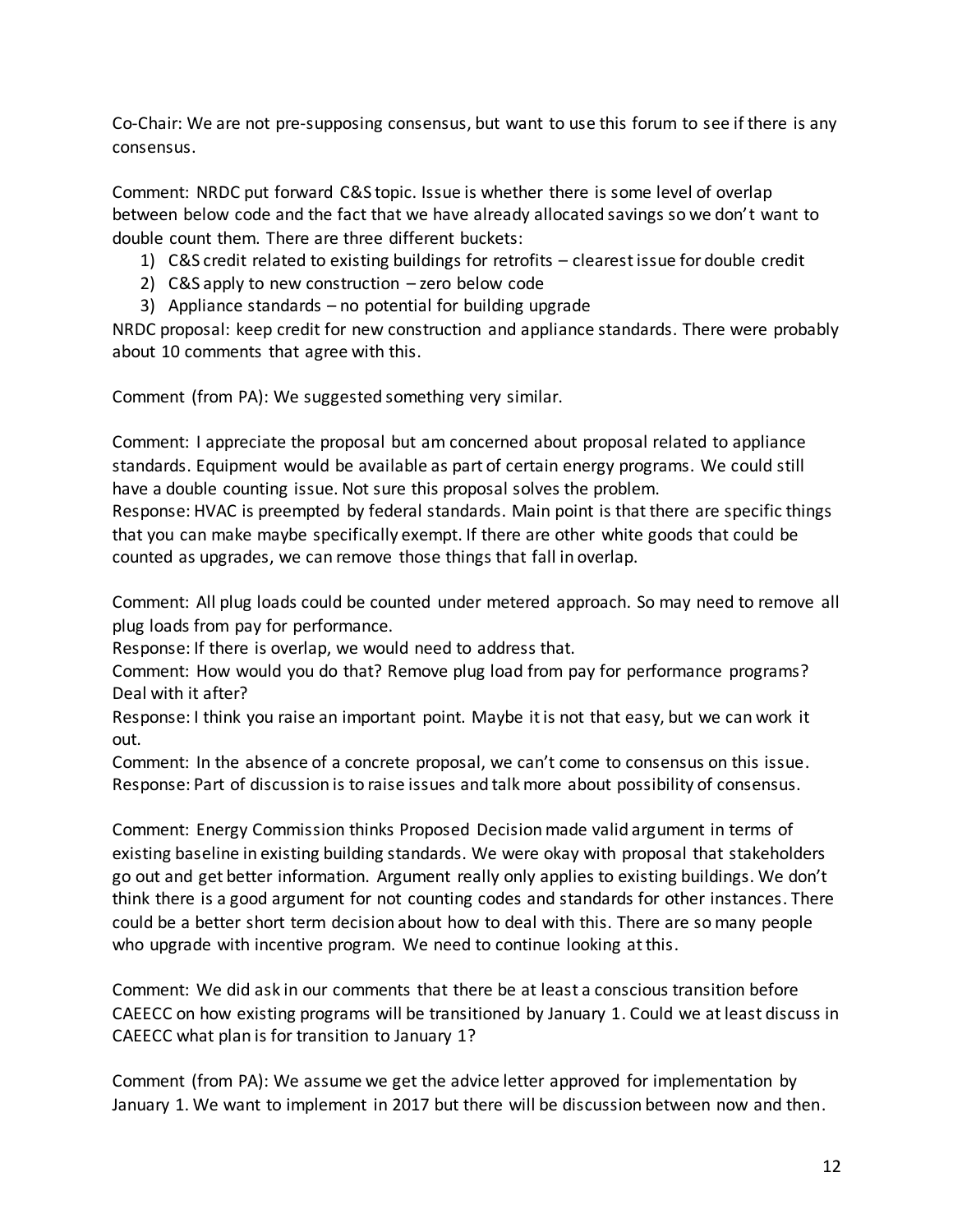Comment: Can we discuss at September CAEECC meeting what the process will be to get implementation phase going? Response: Implementer phase is dependent on what PAs offer in BPs.

Comment: It would be helpful to discuss but may be hard to be ready to discuss in September. We'd be happy to see what implementers would like.

Facilitator: Any discussion on issue of providing flexibility to PAs to assigning leadership role for statewide or defining program names used in PD? Programs may be split between PAs where work that falls under one topic. Proposed decision offers flexibility to step away from naming convention so PAs can divide the work.

Comment: NRDC read from TURN's comments in support of this (PD should be modified to clarify that the PAs may propose statewide programs that do not necessarily track existing programs/subprogram structure)

Comment (from PA): With regard to Ag/Industrial issue, PG&E proposed a modified table to show what can be done with existing buildings in Ag and Industrial sectors. There are still retrofit opportunities in industrial *buildings* even if not processes.

Comment: This issue needs clarification, especially if existing buildings do qualify. We'd like to include all industrial buildings.

Facilitator: For those who are willing, please support these issues in your reply comments.

Comment: SDG&E is providing feedback to ED about reporting requirements. We are going into 2017 filing. Reporting requirements include accounting information. That also needs to be worked on. It is very important to understand these rules. They dictate your financial management. This is one critical issue that we need to step up and work on.

Comment: NRDC supports more open, collaborative method for EM&V. Non-PAs are not allowed in those discussions. We have argued that we should be included in these discussions. We need opportunity to be allowed in earlier. Different parties will have different interests and we need to be allowed in discussions.

Comment (from PA): I need help understanding why certain parties feel so strongly against IOUs having any role in shaping program design? It is important to remember that there are instances for IOUs to identify important needs and help shape programs around those needs. I'd love some perspective on this issue.

Comment: CEEIC has had a lot to say about outsourcing of implementation work. But, we think there should be some design input from IOUs. Our comments were focused on creating more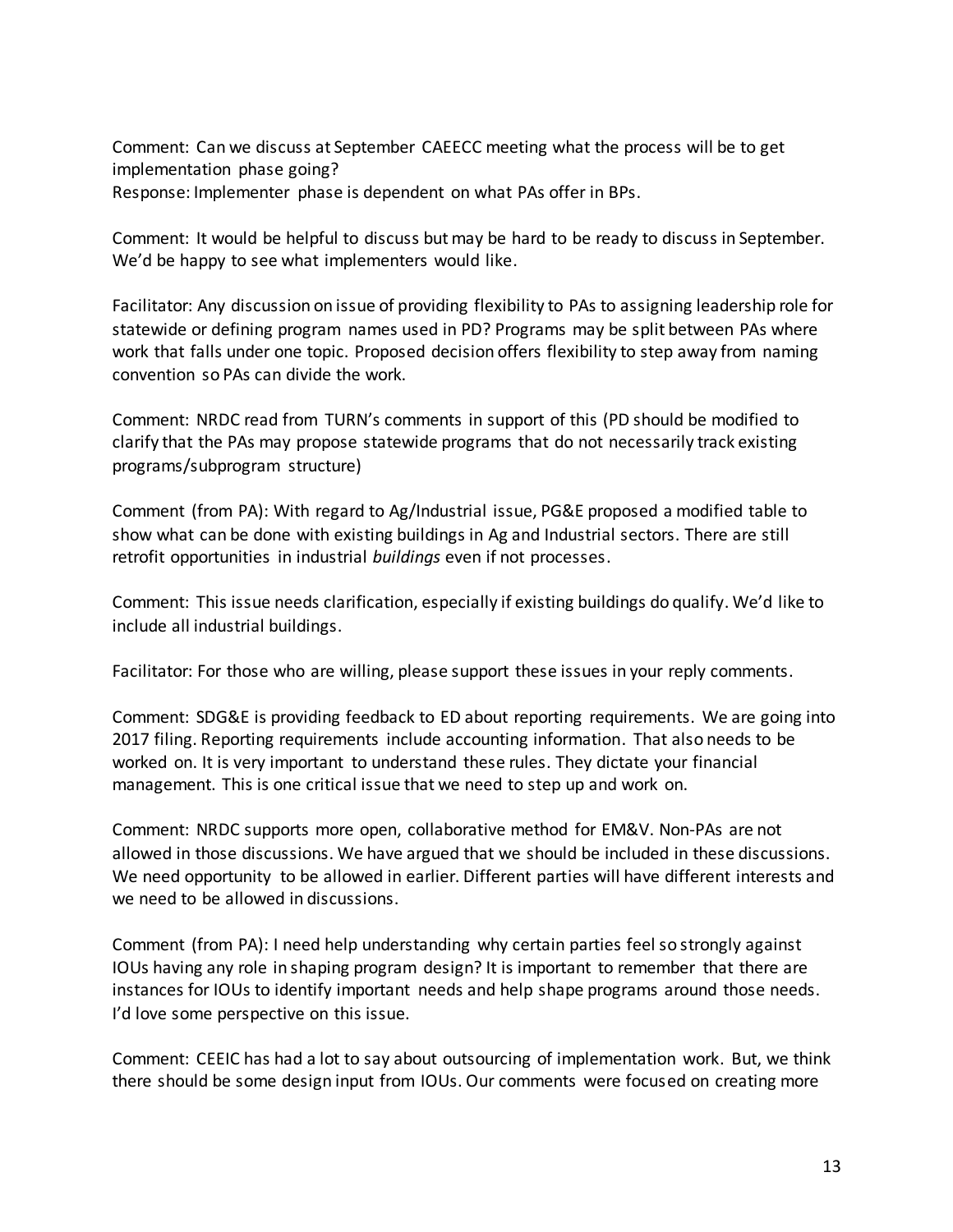opportunity for implementer design input than the current 20%. We were surprised to see comments that there should be 100% exclusion of IOU program design.

Comment: It is important for outsiders to have some influence on designing programs, but I don't see how you can shut out IOUs. How can you run a portfolio without any input on program design?

Comment: I agree that there should be more third party input, but should not shut out IOUs.

Comment: How can IOUs select among bids without any control over design? It seems almost impossible to preclude IOUs from program design.

Comment: Program design is usually very detailed. It requires input from PAs as well as stakeholders. There should be some PA input in this process.

Comment: As an implementer, we have designed programs that have never been done before by utilities and we have been awarded programs where IOU had no input but we can't totally exclude IOUs from the process.

Facilitator: Public comments? Comment: I totally agree to advocating for collaboration with PAs.

## **Session 7:** *EBEE AP update and* **Discussion – Martha Brook**

See [CEC proposal regarding Existing Building Energy Efficiency Action Plan](http://media.wix.com/ugd/0c9650_bc43a81cf08846b5b32ea7be31e7ee36.pdf) an[d CEC presentation](http://media.wix.com/ugd/0c9650_04bed67bbe50491790b07776661ba3b1.pdf)  [regarding Existing Buildings Energy Efficiency Action Plan, 2016 Update](http://media.wix.com/ugd/0c9650_04bed67bbe50491790b07776661ba3b1.pdf)

SB350 requires an updated EEBE Action Plan on January 1, 2017. We are treating this as an update to current plan. We are not replacing the current plan. We are just providing an update of what we have done in the past year. There is not a lot of progress to report based on recent policy changes. There are lots of issues to consider in drafting BPs.

Schedule:

- ED staff is working on update now.
- We are obligated to provide a draft to management by August 31.
- 10/3 Workshop to work on update
- 11/30 Final draft
- 12/14 Business meeting

We want your input. Please give us details on what you have been working on this past year.

We'd really like to hear from local governments regarding data access. We have identified strategies for data access and we need to know if those strategies are working or not so we can update our plan regarding that issue.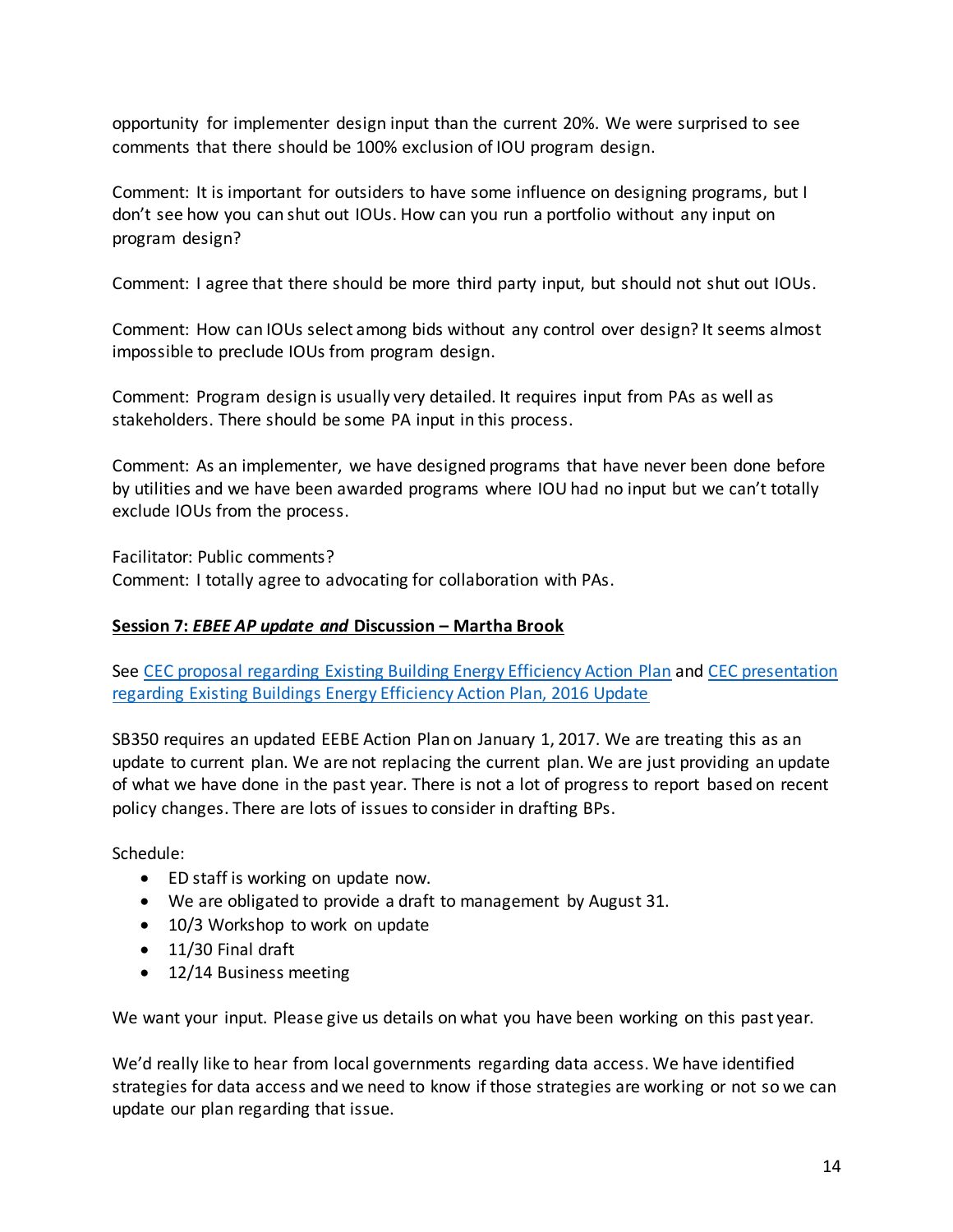We would like to hear if we are missing strategies in our workforce education and training goals.

If there are problems with our strategies (for example, if they are impossible to implement) we'd like to know. We can work on them and make them better.

If there are other programs that we should be highlighting in financing, please let us know.

### Questions?

Comment (from PA): We received a data request from your team. If there are other questions that you want answered as well, please let us know as soon as you can. Response: It may be easier to just set up a call to give us answers.

Comment: Do you have anything in mind right now that you think needs to be updated? Response: We are going to reference the plan. We are going to write new text for each set of strategies. Then we will update strategies. We will summarize HOPPS programs and what we have been doing with AB 802 benchmarking.

Comment: Can you elaborate on benchmarking, especially building owners getting tenant data? Response: That will be updated at high level. We will summarize that data access for building owners is a principle part of our regulations that we are in the middle of right now as part of AB 802 benchmarking.

Comment: Will you post presentation slides on website? Response[: Yes.](http://media.wix.com/ugd/0c9650_04bed67bbe50491790b07776661ba3b1.pdf)

### **Continuation of Session 2: Discussion: Revised, proposed Business Plan Development & Review Schedule**

Facilitator: Circling back to schedule and October CC meeting … There are a couple options: do we stay with schedule as presented? There is a proposal for an alternative schedule. If we do  $\frac{3}{4}$ draft, can it include cross-cutting chapter? Some PAs would like to stay with current schedule.

Alternate proposal placed on whiteboard during lunch:

- $\bullet$  9/13 voluntary draft BP chapters (same as before)
- $\bullet$  10/18 full BP draft (1 week later but more robust than previously anticipated)
- $\bullet$  11/2 CAEECC discussion
- $\bullet$  11/21 final comments due

Comment (from PA): I don't have a strong issue with original proposal but I would support alternate schedule.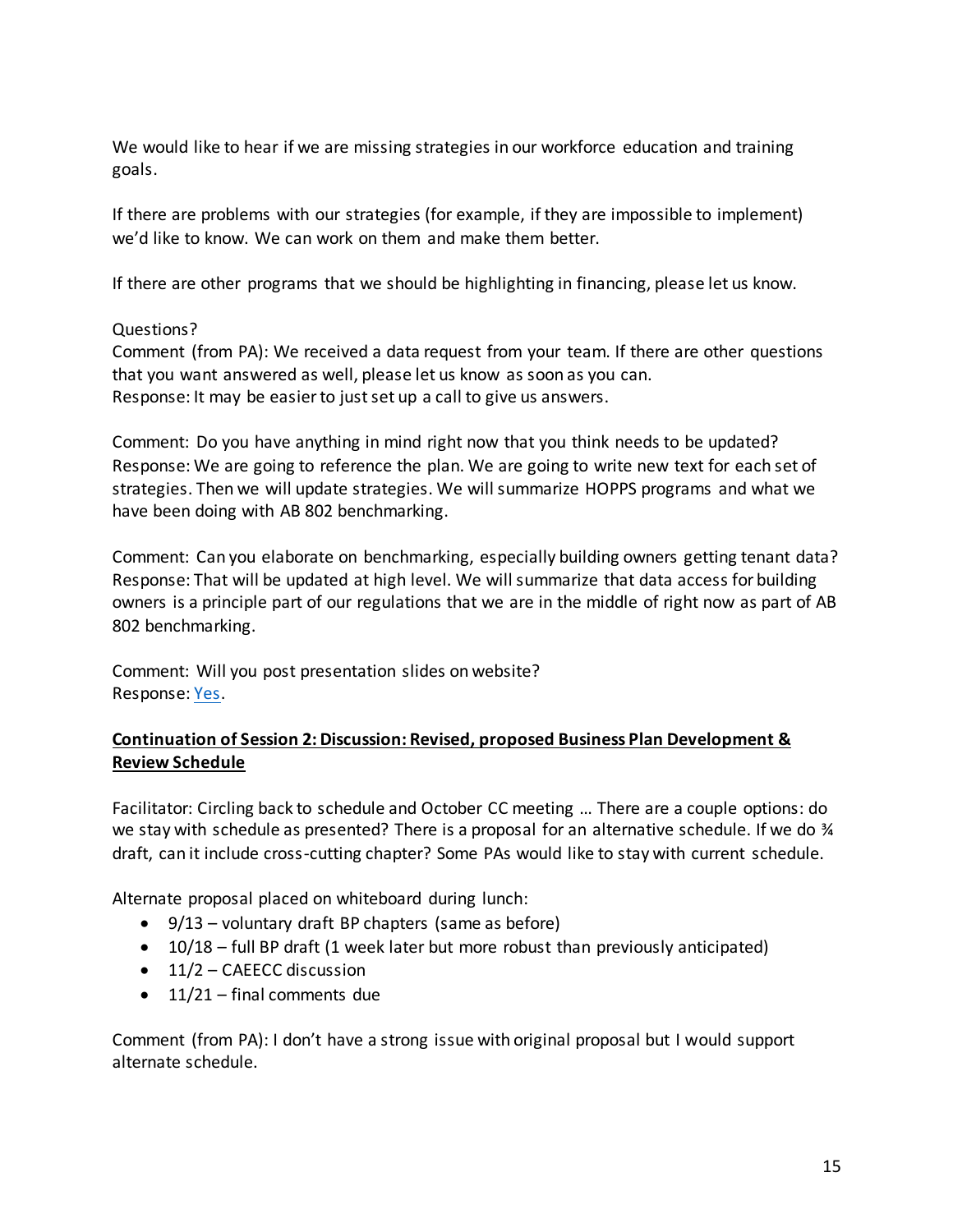Comment: MCE supports alternate schedule. It alleviates some unnecessary workload, and gives more time for feedback and incorporation of feedback.

Comment: Cross-cutting was not going to be included in  $\frac{3}{4}$  draft. I like alternative schedule so that we will get a more complete draft. It is better from reviewer's perspective to get whole draft in one review. Schedule offers less turn-around time for review and incorporation of comments.

SDG&E, SoCalGas and SoCalREN all approve of alternative proposal.

Comment: What is important is how input is structured. I want PAs to be transparent about whether input was incorporated.

Co-Chair: Ted and I are working on a way to easily see how the previous items were addressed.

Comment: In either case, after January 15 filing, will there be a CAEECC meeting to discuss BPs? I like alternate proposed schedule.

Comment: Coalition for Energy Efficiency also favors alternate schedule.

Co-Chair: This is pending Final Decision on August 18. This proposal may be affected if the Final Decision is delayed.

Comment: We are happy to see full drafts, but we are concerned about further delay in schedule.

Facilitator: Single chapter drafts will still be provided September 13. These will give good idea of what is coming later. September 13 draft is a provisional working draft because certain issues (like metrics) are still being resolved.

Comment: We are generally concerned that deadlines keep slipping and we still haven't seen anything yet.

Comment: We also don't want delay but we are talking about same date for voluntary draft chapters and moved up date for complete draft BP.

Facilitator: Sounds like majority agreement for alternate proposal.

Co-Chair: We are still looking at meeting on September 21. We should keep October meeting date for spillover issues from September 21 meeting. We can cancel if we don't need it. October meeting should be third Wednesday in October. We only have one day for discussing draft BPs. We will have another meeting around November 2.

Comment: We are missing what EE savings goals are that we are required to meet. Goals are trending downwards now. We know that the goals will change and the trajectory will go